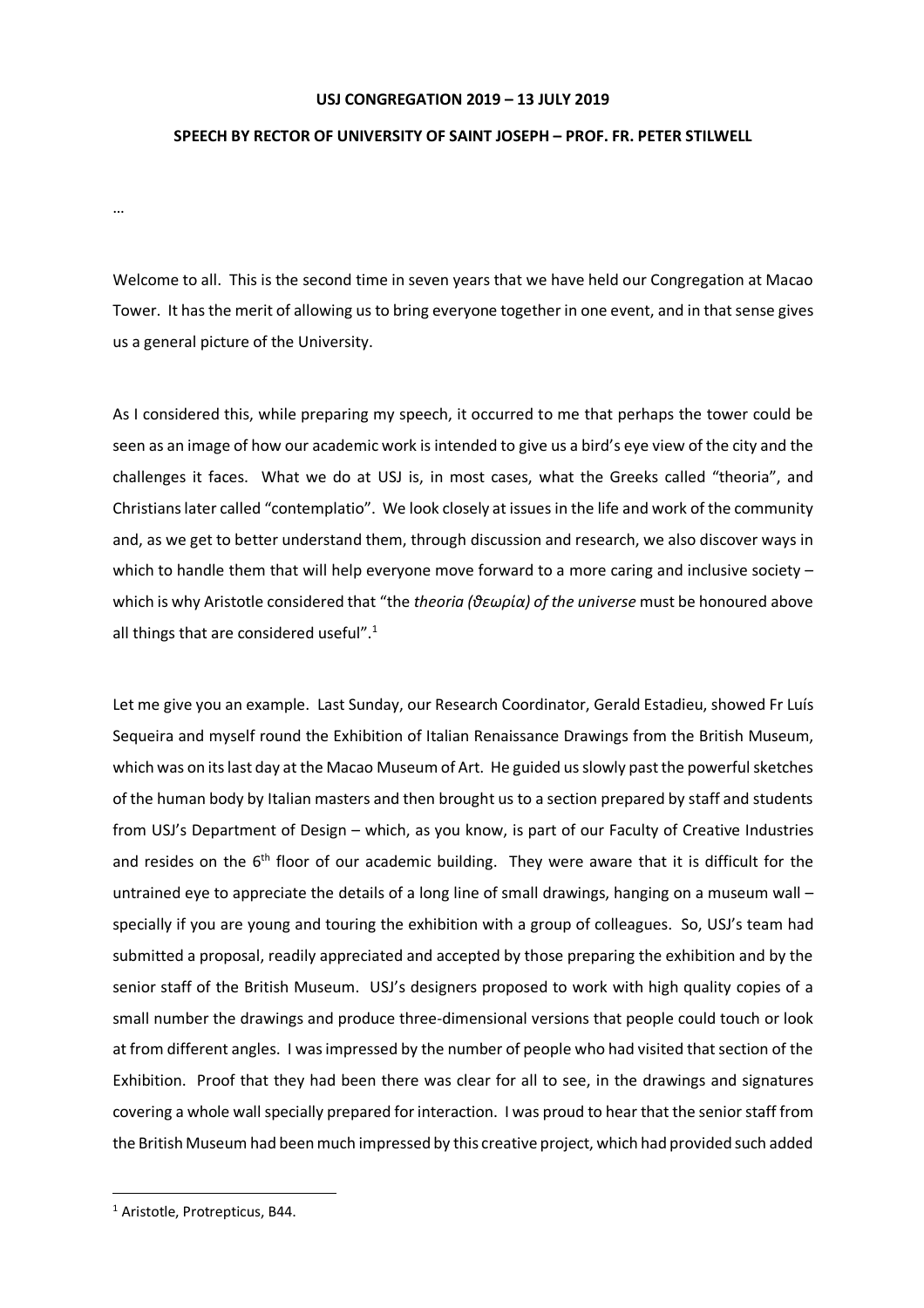interest to their exhibition. But I was particularly touched to hear that some visually impaired visitors had been so excited to actually be able to feel some of these classical drawings. If it had not been for this special section, they would not have come to the exhibition, because it was a part of the world that was normally closed to them. Now it had been thrown open by a project thought up by someone who had thought of their plight and found a creative solution. And there you have it: an example of what it means to contemplate, academically, the world around us, as if from the Macao Tower; an example also of what we mean when we say that USJ is committed to developing an inclusive, caring society.

Before I finish, let me congratulate all of you to who today we award an Associate Diploma, or a Bachelor, Master or Doctoral degree. This ceremony marks the end of a cycle of studies, and the beginning of a new chapter in your lives. You have been guided through your studies by some of the professors on the stage behind me, and by many visiting academics from other parts of the world. But that is not the whole story. I was struck, a week ago, by the comments of the keynote speakers during the inauguration of our new Bishop Lam Centre for Research in Education. According to Prof. Morrison – or was it Prof. Morgan? –, research shows that students at university learn more from interacting with their colleagues than from the lectures of their professors. With our new campus, and the balanced size of our academic community, I believe this is what many of you may already have experienced. Certainly, it is an experience I would much like USJ to provide in the years ahead. However, if that is even partially true, at least for some of you today this celebration is tinged with sadness, as you bid farewell to friends and colleagues and face new challenges in your professional lives. If that is so, remember USJ, your *alma mater*; return to us for further studies; link up with your colleagues through our Alumni Association.

A word of congratulations also to the parents and friends of all who graduate today. I am sure the support you have given has been important for our students. Their success is also yours.

Finally, thanks are due: to our **academic staff**, who have diligently walked the distance with you and have watched your minds mature; to our **administrative staff**, who have discreetly ensured that the university is running smoothly in the background, so teaching, learning and research can proceed without unwelcome distractions; to all **those who organized** and are running this Congregation, trying to foresee the smallest detail; to our **Chancellor**, who regularly challenges us to aim ever higher and do ever better – we truly count on your interest and your support.